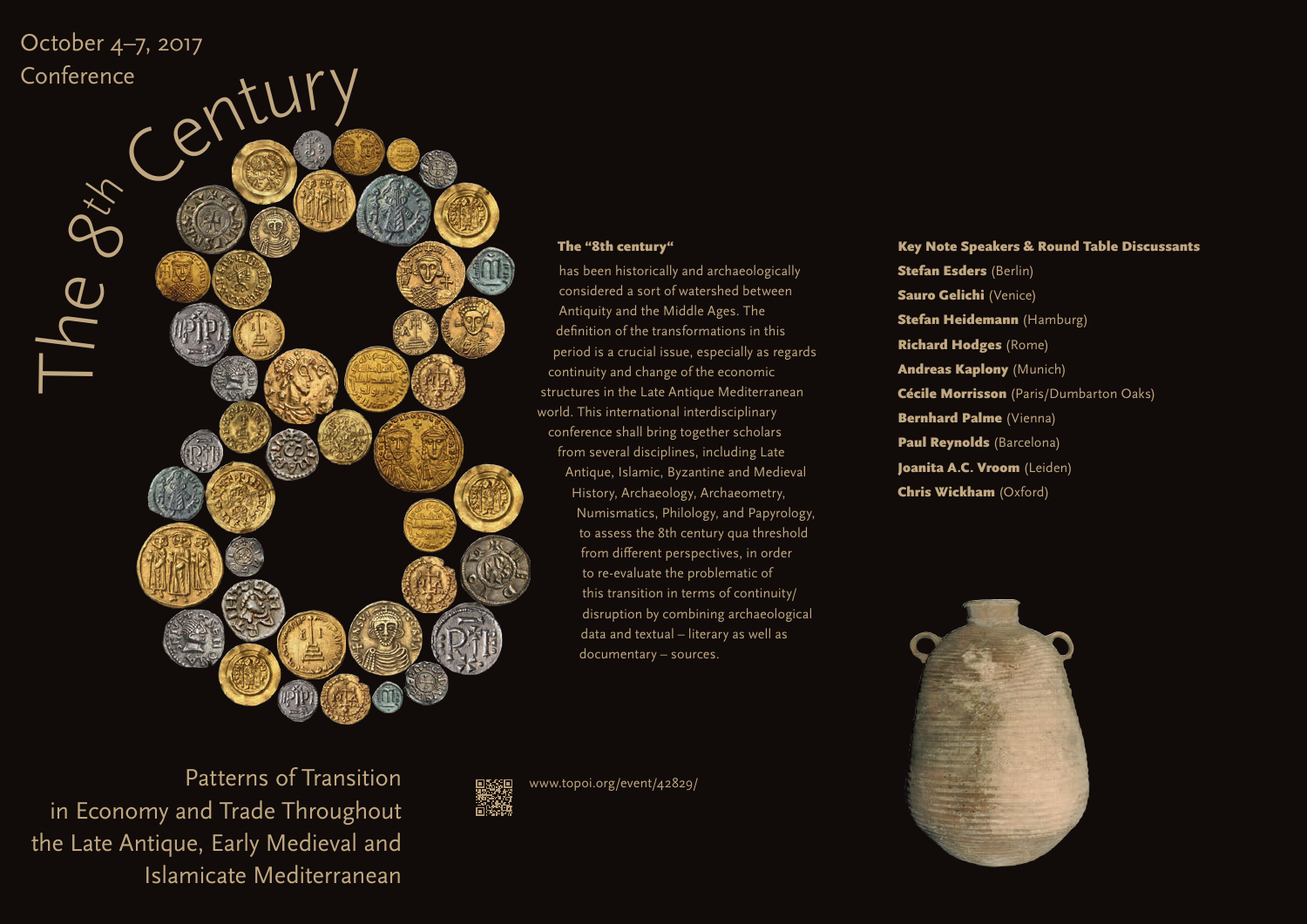# Tuesday, 3 October

Freie Universität Berlin, 'Holzlaube', Fabeckstr. 23–25, 14195 Berlin • Lecture Room -1.2009

| from 18:00   | 19:00-21:00                                         |
|--------------|-----------------------------------------------------|
| Registration | Welcome by the organizers &<br>Warming-up reception |

# Wednesday, 4 October

Bode-Museum, Museumsinsel, Am Kupfergraben, 10117 Berlin • Gobelinsaal

#### 09:30–10.00

**Cäcilia Fluck** (Bode-Museum, Curator of the Museum of Byzantine Art): Welcome **Michael Meyer** (Topoi, Spokesman): Welcome address **Silvia Polla** (Berlin): Introduction to the conference "The 8th Century"

#### 10:00–10:45 **KEYNOTE**

**Richard Hodges** (Rome): An Ice Age settled upon the Roman Empire: confronting and interpreting the archaeology of a great episode in European history

Coffee break (30')

## 11:15–12:00 **KEYNOTE**

**Sauro Gelichi** (Venice): The 8th century in Northern Italy: a time of stagnation? An archaeological perspective

## 12:00–12:30

**Salvatore Cosentino** (Bologna): Muslim presence and economic transformations on 7th- and 8th-century Aegean islands: is there an insular model of the 'dark centuries'?

# 12:30–13:00

**Natalia Poulou** (Thessaloniki): Sailing in the dark: trade networks and commercial interaction between Crete and the neighboring islands during the period of transition

# Lunch buffet (60')

#### 14:00–14:30

**Eugenia Gerousi-Bendermacher**  Athens): In search of social and economic activities in the Cyclades islands in the 8th century

14:30–15:00 **Isabella Baldini** (Bologna): Gortyn of Crete in the 8th century: the role of the church in the transition

15:00–15:30

**Sabine Ladstätter** (Vienna): Out of the dark – Ephesus in the 8th century

Coffee break (30')

## 16:00–16:30

**Nikolas Bakirtzis** (Nicosia) & **Luca Zavagno** (Ankara): When the cities do not go missing. Urbanism in Cyprus between Late Antiquity and the early Middle Ages

#### 16:30–17:00

**Gregor Kalas** (Knoxville, Tennessee): Reusing ancient buildings as charity centers in 8th-century Rome

#### 17:00–17:30

**Eileen Rubery** (Cambridge): The medical cult of SS. Abbacyrus and John in Rome: how 7th-century military and spiritual disputes affected the development of medical care in 8th-century Rome and beyond

17:30–18:00

**Amelia Brown** (St. Lucia): St. Nicholas sails from East to West in the 8th century

Break (60')

# Berlin-Brandenburg Academy of Sciences and Humanities, Jägerstr. 22/23, 10117 Berlin • Einstein-Saal

19:00–20:00 EVENING LECTURE I

**Stefan Esders** (Berlin): Mediterranean politics and connectivity in the late 7th century

# Thursday, 5 October

Berlin-Brandenburg Academy of Sciences and Humanities, Jägerstr. 22/23, 10117 Berlin • Einstein-Saal

#### 09:00–09.45

**Martin Grötschel** (President of the Berlin-Brandenburg Academy of Sciences and Humanities): Welcome address

#### **KEYNOTE**

**Joanita A. C. Vroom** (Leiden): A gentle transition? Pottery, trade and exchange in the 8th century

## 09:45–10:30 KEYNOTE

**Paul Reynolds** (Barcelona): Pottery and Mediterranean economic exchange networks under the Arabs in the 8th century: Contrasting the Levant, North Africa and Spain

## Coffee break (30')

## 11:00–11:30

**Philipp von Rummel (Berlin):** The 8th century in Africa/Ifrīqiya: Archaeological perspectives

11:30–12:00

# **Ada Lasheras González** & **Francesc Rodríguez Martorell** (Tarragona): The city of Tarragona by the 8th century: new elements of discussion

#### 12:00–13:00 POSTER SESSION I

**Veronica Casali** (San Marino): **Silvia Donadei, Giulia Marsili**  & **Lucia Orlandi** (Bologna): The 8th century at Gortyn: pottery production and context analysis

**Veronica Casali** (San Marino) & **Debora Pellacchia** (Bologna): The 8th century at Gortyn: glass and mosaic production

**Horacio Gonzalez** (Vienna): Byzantine amphorae in Ephesos, 7th-9th centuries. New evidences for a better understanding of the Middle Byzantine commerce

Lunch break (90')

Bode-Museum, Museumsinsel, Am Kupfergraben, 10117 Berlin • Gobelinsaal



# **Giuseppe Cacciaguerra**

(Catania): Cities and markets in transformation in the early medieval Mediterranean: ceramics and trade in Syracuse in the 8th century

#### 15:00–15:30

**Enrico Cirelli** (Munich): Economy and trade at Ravenna during the 8th century

Coffee break (30')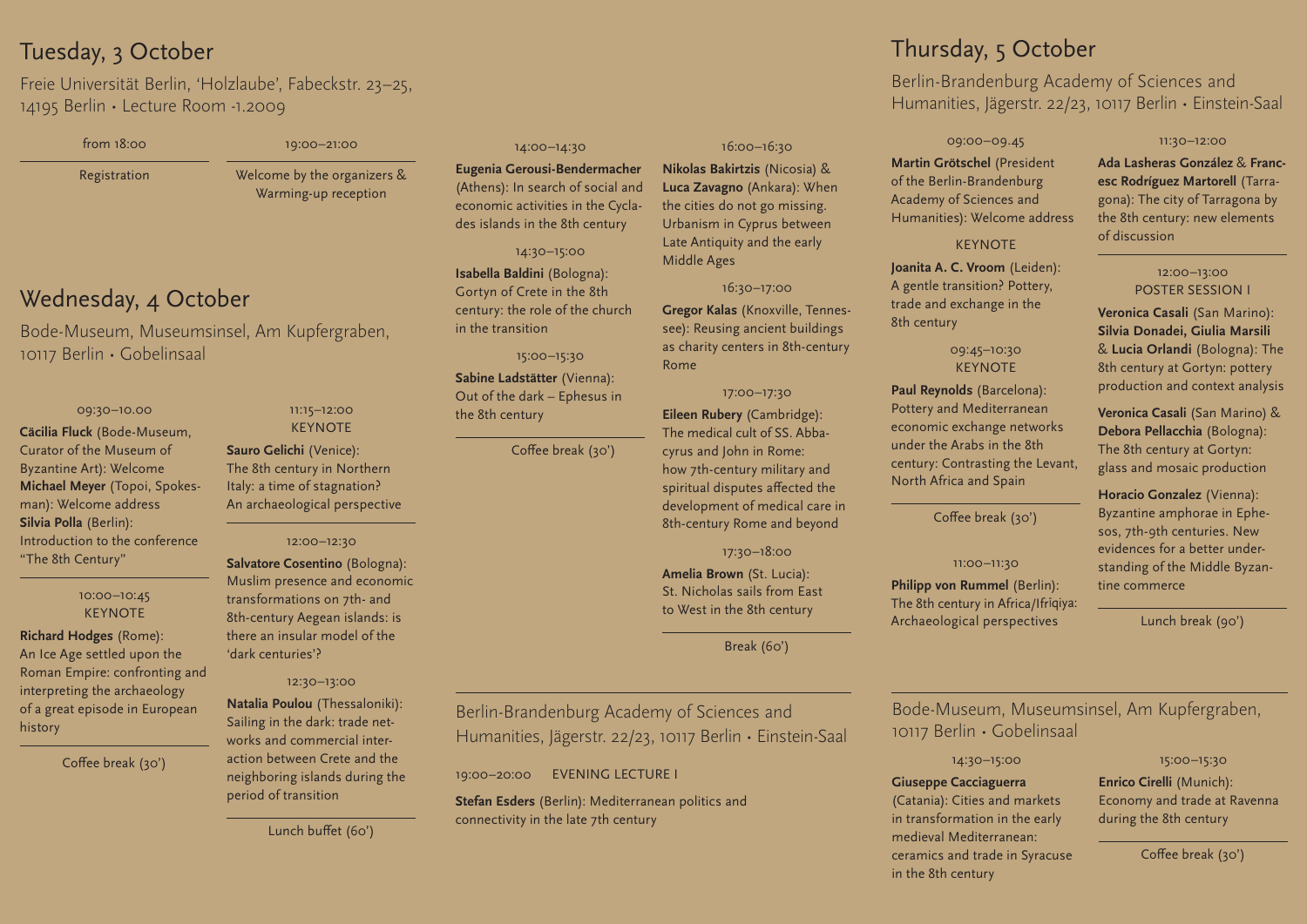#### 16:00–16:30

**Michelle Beghelli** (Mayence): Stone and the Church in the 8th century. The economics of sculpted products and its transformation between Late Antiquity and the Early Middle Ages

#### 16:30–17:00

**Joan Pinar Gil** (Turin): Changing habits and changing scenarios: visual appearance and purchasing power as mirrored by the 8th-century Mediterranean jewellery deposits

#### 17:00–17:30

**Katharina Meinecke** (Vienna): Illustrating an empire: Continuity and change in Umayyad visual culture

#### 18:00–20:00 **OFFER**

**Guided tour of the Late Antiquity / Byzantine Collection of the Bode-Museum and the Museum of Islamic Art** (Cäcilia Fluck, Katharina Meinecke, Stefan Weber)

# Friday, 6 October

Berlin-Brandenburg Academy of Sciences and Humanities, Jägerstr. 22/23, 10117 Berlin • Einstein-Saal

### 09:00–09.45 **KEYNOTE**

**Cécile Morrisson** (Paris / Dumbarton Oaks): Fire under the ashes: Byzantine resilience in the long 8th century

## 09:45–10:30 **KEYNOTE**

**Stefan Heidemann** (Hamburg): Transforming spatial economic relations in the 8th century – the largest empire of the Late Antiquity

#### 11:00–11:30

**Alexander Asa Eger** (North Carolina): Building up the frontier: Micro-regional and divergent settlement patterns across the 8th century on the Umayyad and Abbāsid thughūr

#### 11:30–12:00

**Federico Montinaro** (Tübingen): Further thoughts on the kommerkiaroi, trade and the "Dark Centuries" of Byzantium

#### 12:00–13:00 POSTER SESSION II

**Gabriele Castiglia** (Bologna): Urban and rural ecclesiastical frameworks in northern Tuscany in the 8th century

# **Maria Paola Bulla** (Naples): The Islamic pottery issues in Tunisia: The transition (7th– 8th centuries)

# **Clare Bycroft** (Oxford):

Quantifying the genetic impact of the Muslim conquest of Iberia (711 CE)

**Dorothée Sack** & **Martin Gussone** (Berlin): Resafa-Rusafat Hisham in the 8th century. Settlement pattern of a Caliphal residence

Lunch break (90')

# Bode-Museum, Museumsinsel, Am Kupfergraben, 10117 Berlin • Gobelinsaal

#### 14:30–15:00

**Mark Jackson** (Newcastle): Transforming cultural practices in 8th century domestic contexts at Kilise Tepe (Turkey)

#### 15:00–15:30

**Yana Tchekhanovets** & **Doron Ben-Ami** (Jerusalem): An open market of Abbasid period exposed in recent excavations in Jerusalem

#### 15:30–16:00

**Martina Müller-Wiener** (Berlin): Northern Bilād al-shām in the 8th century: Changing patterns of regional orientation – the ceramic evidence

Coffee break (30')

16:30–17:00 **Gergely Szenthe** (Budapest): The Carpathian Basin during

the "Transition Period": how the Avars integrated into the changing world between Late Antiquity and Early Middle Ages

17:00–17:30

**Morten Søvsø** (Ribe): 8th-century emporia, sceatta

Northern Emporia and the 8th-century world. A view from new excavations in Ribe

# Saturday, 7 October

Freie Universität Berlin, 'Holzlaube', Fabeckstr. 23–25, 14195 Berlin • Room -1.2009

Aswan

09:00–09.45 **KEYNOTE** 

**Andreas Kaplony** (Munich): Imperial and regional Arabic as mirrored in Arabic papyri from 8th-century Egypt

## 09:45 - 10:15

**Jennifer Cromwell** (Copenhagen): Administering Egypt: The role of Coptic within a wider imperial context

# 10:15–10:45

**Frederic Krueger** (Berlin): Coptic papyri illuminating the economy of 8th-century Egypt

Coffee break (45')

#### 11:30–12:00

**Sophie Kovarik** (Oxford): Continuity and change in the notarial practice of Middle Egypt after the Arab conquest

Coffee break (30')

12:00–12:30 **Stefanie Schmidt** (Basel): Trade and Economic life in Late Antique and Early Muslim

12:30–13:00 **Lajos Berkes** (Berlin): Economic contacts between Syria and Egypt in the Early Islamic period

Lunch buffet (60')

14:00–14:30 **Dario Internullo** (Naples): Papyrus, parchment and the beginning of the written memory

14:30–15:00 **Pia Carolla** (Rome): The power of a context – Literary distortion

of Western Europe

of economic issues

15:30–17:00 CONCLUDING ROUND TABLE **Bernhard Palme** (Vienna), Chairman

Après-conference reception and dinner buffet

Berlin-Brandenburg Academy of Sciences and Humanities, Jägerstr. 22/23, 10117 Berlin • Einstein-Saal

19:00–20:00 EVENING LECTURE II

**Chris Wickham** (Oxford): Looking back at the 8th century from the 11th

Break (60')